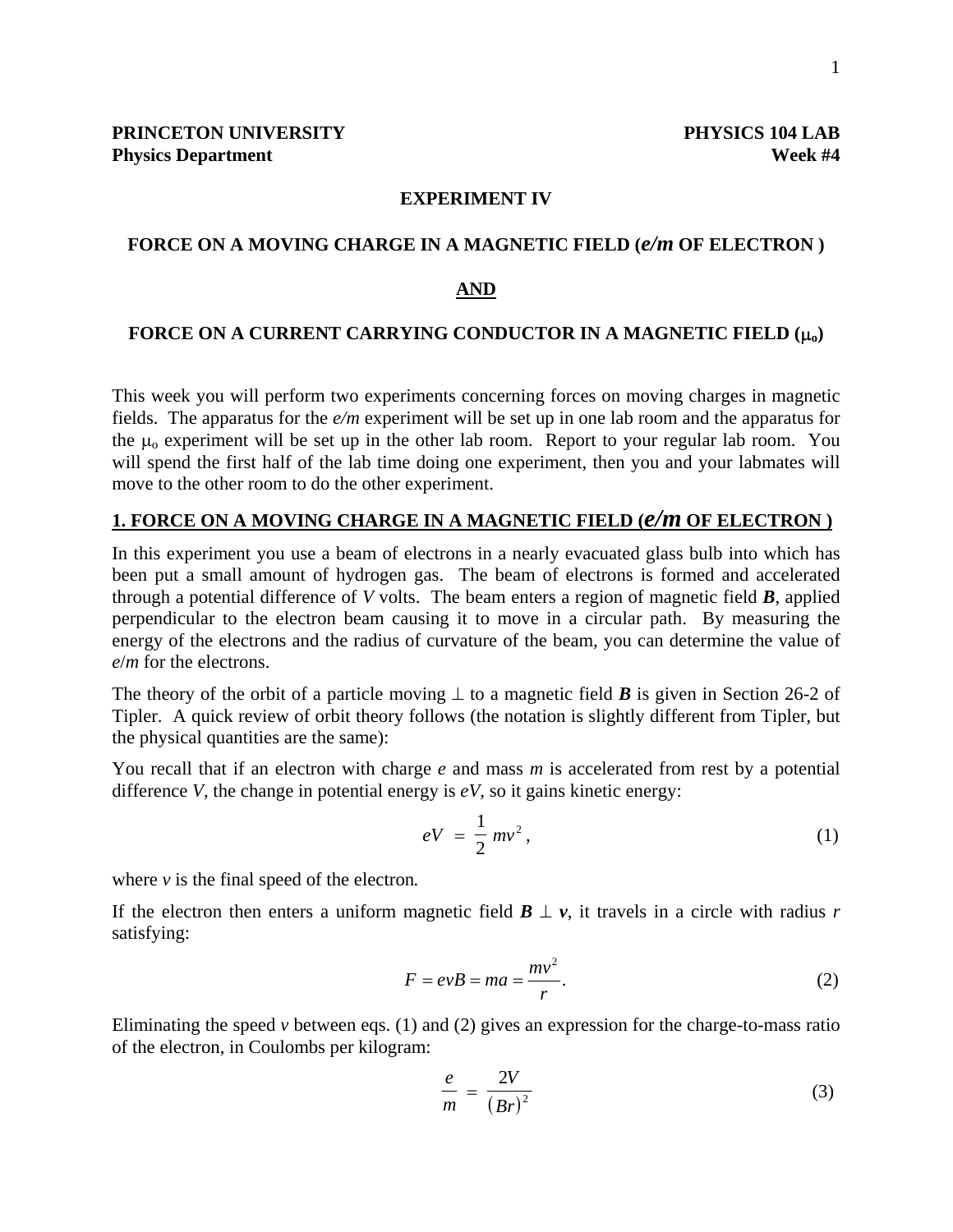(Compare eq. 26-12 in Tipler).

The apparatus you will use consists of a source of electrons inside an evacuated glass bulb (except for the small amount of hydrogen gas already referred to), as sketech below. The bulb is expensive and delicate and has a moderately short life, so be gentle when working with it.



The electrons are emitted from a hot wire (filament) and accelerated by plates held at a voltage  $+V$  above the filament by a power supply whose voltage can be varied. The other power supply provides the current to heat the filament. Not shown is the grid, which helps shape the beam.

The magnetic field *B* is produced by a pair of Helmholtz coils (see Fig. 27-9 of Tipler). This is a special arrangement in which two identical coils are placed co-axially and separated by a distance equal to one radius  $R$  of the two identical coils. They produce a magnetic field that is, to a good approximation, uniform in the central region of the coils.

To see this, use Tipler's eq. (27.5) for a coil at  $x = a$  and another at  $x = -a$ , each containing N turns of wire of radius *R* that carry current *I*. The magnetic field on the x-axis is given by:

$$
B_x(x, r = 0) = \frac{\mu_0 R^2 NI}{2} \left( \frac{1}{\left[ (x + a)^2 + R^2 \right]^{3/2}} + \frac{1}{\left[ (x - a)^2 + R^2 \right]^{3/2}} \right).
$$
 (4)

Helmholtz' suggestion is to choose distance a so that the first, second and third derivatives of  $B_x(x=0, r=0)$  are all equal to zero, which implies the magnetic field is very uniform near the origin.

The first derivative is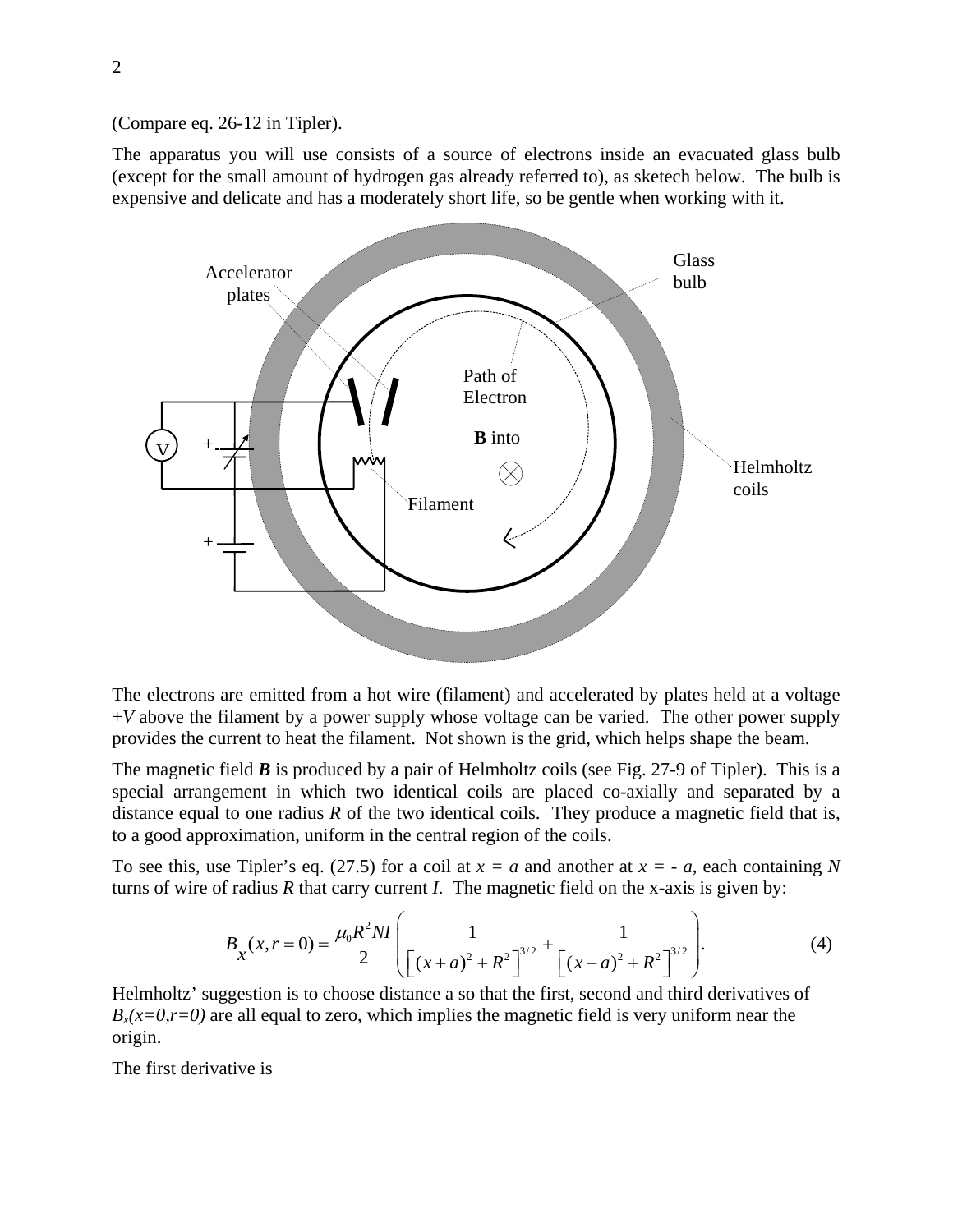$$
\frac{\partial B_x(x, r=0)}{\partial x} = -\frac{3\mu_0 R^2 N I}{2} \left( \frac{x+a}{\left[ (x+a)^2 + R^2 \right]^{5/2}} + \frac{x-a}{\left[ (x-a)^2 + R^2 \right]^{5/2}} \right),\tag{5}
$$

which vanishes at  $x = 0$  for any value of *a*. The second derivative is

$$
\frac{\partial^2 B_x(x, r=0)}{\partial x^2} = -\frac{3\mu_0 R^2 NI}{2} \left( \frac{R^2 - 4(x+a)^2}{\left[ (x+a)^2 + R^2 \right]^{7/2}} + \frac{R^2 - 4(x-a)^2}{\left[ (x-a)^2 + R^2 \right]^{7/2}} \right),\tag{6}
$$

which vanishes at  $x = 0$  for  $a = R/2$  as claimed by Helmholtz. You can "easily" verify that the third derivative (and any odd derivative) vanishes at  $x = 0$  for any value of *a*. Substituting  $a =$ *R*/2 in eq. (4), the magnetic field at the origin is

$$
B = \left(\frac{4}{5}\right)^{3/2} \frac{\mu_0 I N}{R}.\tag{7}
$$

For the Helmholtz coils in this Lab,  $R = 15$  cm and  $N = 130$  turns.

As usual, begin by getting familiar with the apparatus. Set the potential *V* to about 150 volts, and observe the electron beam. The beam is made visible when the hydrogen gas is ionized by electron collisions—the glow you see comes from the photons emitted when electrons are recaptured to form hydrogen again. The lights will have to be down, and you may need a black cloth cover over yourself and the apparatus.

Explore the effect on the electron beam of the *B* field of a permanent magnet as you bring it close to the glass bulb. Be careful not to hit the glass bulb with the permanent magnet.

Now turn on the Helmholtz coil current and study the orbits.

- Rotate the tube, observe and explain the electron orbits. The special cases are when  $v$  is  $\perp$  to *B* and when *v* and *B* are parallel. What happens in each of these two cases and in between?
- Measure  $e/m$  for the electron, which is one of the most basic quantities in physics. The horizontal component of the Earth's **B** field in Princeton is about 0.1 Gauss. By what percentage does this field change the total magnetic field's magnitude? What percentage error is thereby introduced in the measurement of *e/m*?

Note: A clever optical system is used to avoid parallax when measuring the diameter of the beam orbit. To measure the diameter of the electron's orbit we project an image of an illuminated scale on the orbit, using a partially reflecting mirror as shown on the next page. If the illuminated scale is a distance *l* in front of the mirror as shown, its image will appear to be a distance *l* behind the mirror. The object is to have the image of the scale in the plane of the electron's orbit, the diameter of the orbit can then be measured without parallax. In order to achieve this, place the illuminated scale about as far in front of the mirror as the mirror is from the orbit. For a final adjustment move your head from side to side to check for parallax between the image of the scale and the orbit of the electron --- when they seem to move together, you have eliminated parallax. Make sure the scale is vertical, or nearly so.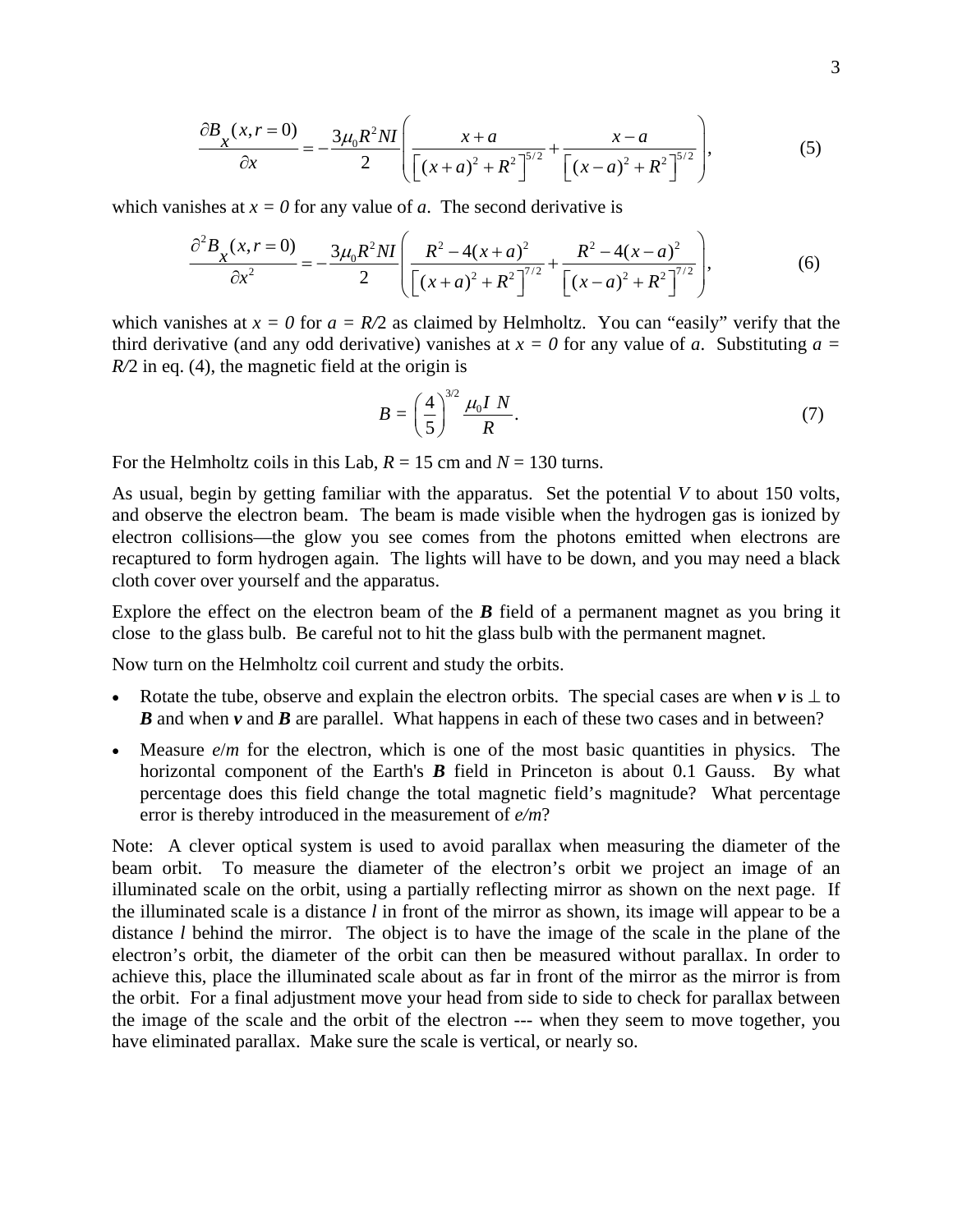

Describe your observations in your notebook (sketches are helpful). Calculate the charge-tomass ratio *e/*m of the electron from your measured values, and estimate the error in your value for *e*/*m*. Each student should take his or her own measurements and determine a value of *e/m*. This (value + error) should be written on the board in the place provided so that a classwide result, mean and standard deviation, can be computed.

# **2. FORCE ON A CURRENT CARRYING CONDUCTOR IN A MAGNETIC FIELD (μο)**

In this experiment, the permeability of free space  $\mu_0$  is measured using a current balance (see Figure 27-20 of Tipler), in which magnetic forces can be balanced with gravitational forces. A quick review of the basic principles is given here:

In the "see-saw" (current balance) setup used in this measurement, sketched in the figure below, a rectangular coil of *N* turns has one end, of length *L*, that is kept perpendicular to the uniform magnetic field  $\bm{B}$  of a solenoid manget. The other end of the coil is mounted on the axis of the "see-saw".

The (vector) force on N segments of wire of length *L* carrying current *I* in a uniform magnetic field  $\bm{B}$  (See equation 26-4 of Tipler) is given by:

$$
F = NIL \times B,\tag{8}
$$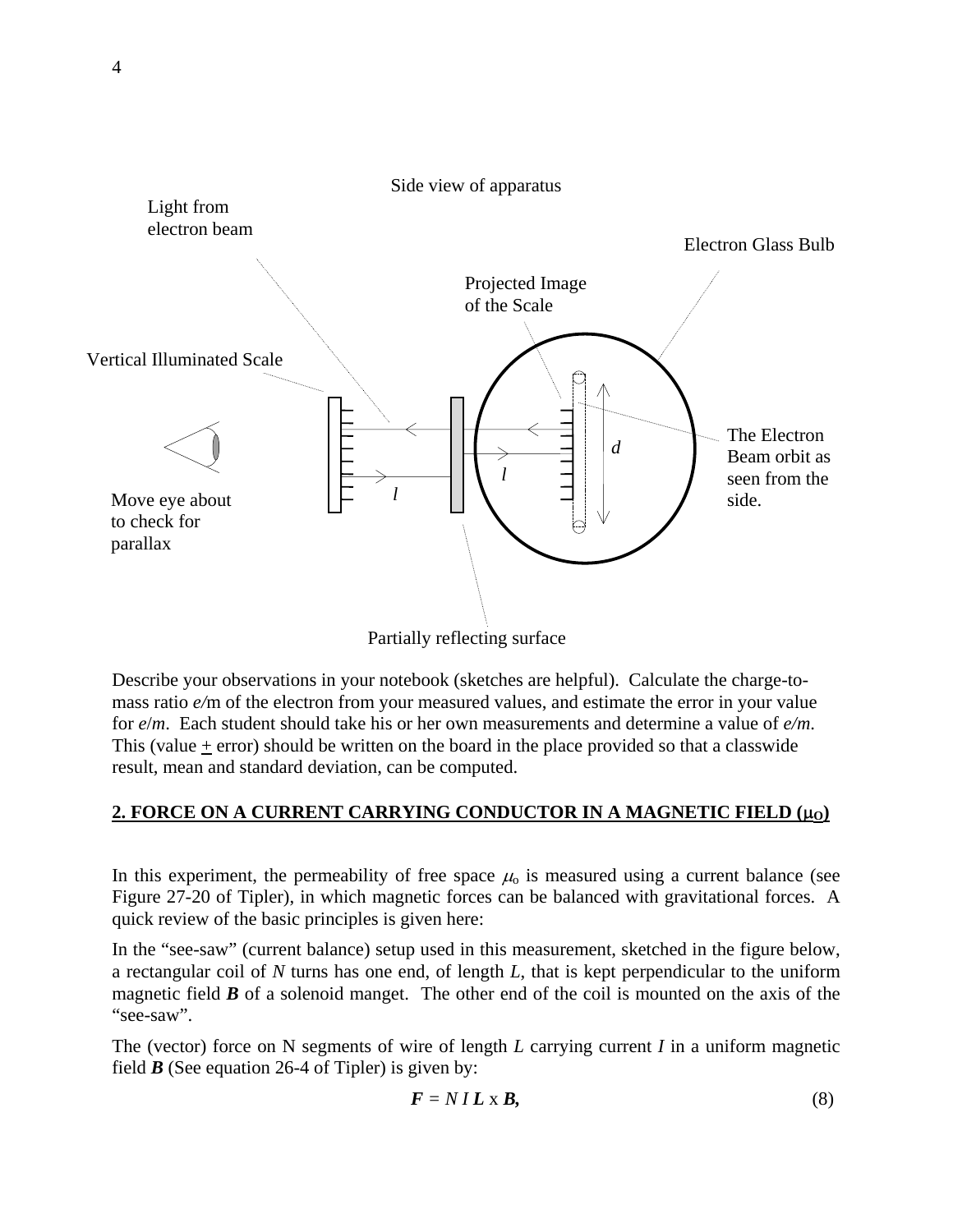And since vector  $L$  is perpendicular to vector  $B$ , the (scalar) force acting on the coil is

$$
F_{\text{seesaw}} = N I_{\text{see-saw}} L B_{\text{solenoid}},\tag{9}
$$

where  $N = 10$  for the see-saw coil.

The uniform magnetic field *B* of the solenoid is given by

$$
B_{\text{solenoid}} = \mu_0 n f I_{\text{solenoid}},\tag{10}
$$

where  $I_{\text{solenoid}}$  is the current passing through the solenoid, *n* is the number of turns per unit length (turns/meter) and the coefficient  $f = 0.90 + 0.03$  is a correction factor to account for the lessthan-ideal solenoid with fringing fields (not infinite in length). Use this factor when calculating the field.



When the mass on the righthand side of the see-saw is adjusted so as to balance the magnetic force, then

$$
F_{\text{current}} D = F_{\text{mass}} d. \tag{11}
$$

### **Circuit diagram (looking down at a cutaway of the solenoid)**

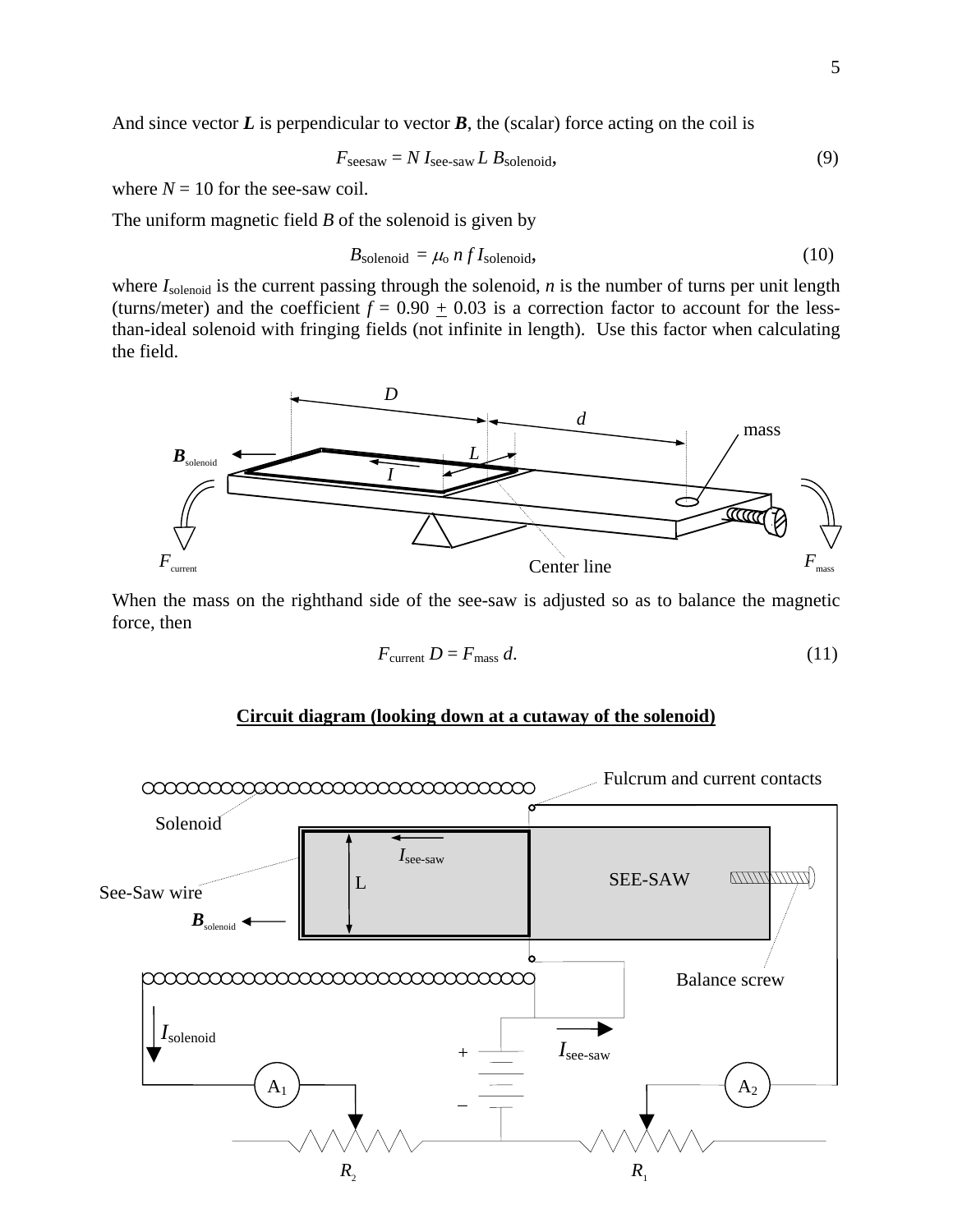Build the circuit shown above. It provides current to both the solenoid and the see-saw coils, separately adjustable. Balance the see-saw while no current is flowing and without using weights. Accomplish this by turning the screw on the end of the see-saw, and then note the position of the see-saw on the scale provided (the cut-off ruler). Sketch the solenoid in your book, show the direction of current *I*solenoid, and use the right-hand rule to show the direction of the magnetic field.

Also sketch the see-saw in your notebook and indicate magnetic field supplied by the solenoid. Show the direction of the current *I*<sub>see-saw</sub> (which is not necessarily in the direction shown in the figure on p. 4), such that there will be a downward force on the part of the see-saw in the solenoid. Thus the see-saw becomes a current balance. The rectangular coil on the current balance has four sides and 10 turns. Explain why you can ignore three sides as contributing nothing to the magnetic force.

When current flows in both the solenoid and the coil attached to the see-saw, the see-saw tips. Restore the see-saw to its original position by adding weight to the opposite end. When the mechanical balance is restored, the condition of static equilibrium is that the magnetic and gravitational torques are equal, as stated in eq. (11).

You may have to use several different masses in combination to find the correct balance. Use the hollow in the end of the see-saw to help keep all masses together at the same distance *d*. Always handle the masses with tweezers to reduce any damage to them. Once you are close, it is easy to adjust the see-saw current to achieve the final balance.

When the current is turned on and the required mass *M* is added to re-establish balance, you should have about 1 ampere in the see-saw wires and around 8 amperes in the solenoid. Don't leave the current on too long since there is some heating of these circuits.

Calculate  $\mu_0$  and state your estimated error. Given that you have achieved balance, you will know the values of all the variables in equations 2 and 3 except  $\mu_0$ --- which is to be found. Each group should report the measured value of  $(\mu_0 + error)$  on the board so that we may obtain a class value, mean and standard deviation.

NOTE: The balancing of the see-saw depends on the knife edge contacts remaining in the small grooves in the support, and also remaining reasonably sharp. Please handle these parts with care. Always wait for the balance and current to settle before taking measurements.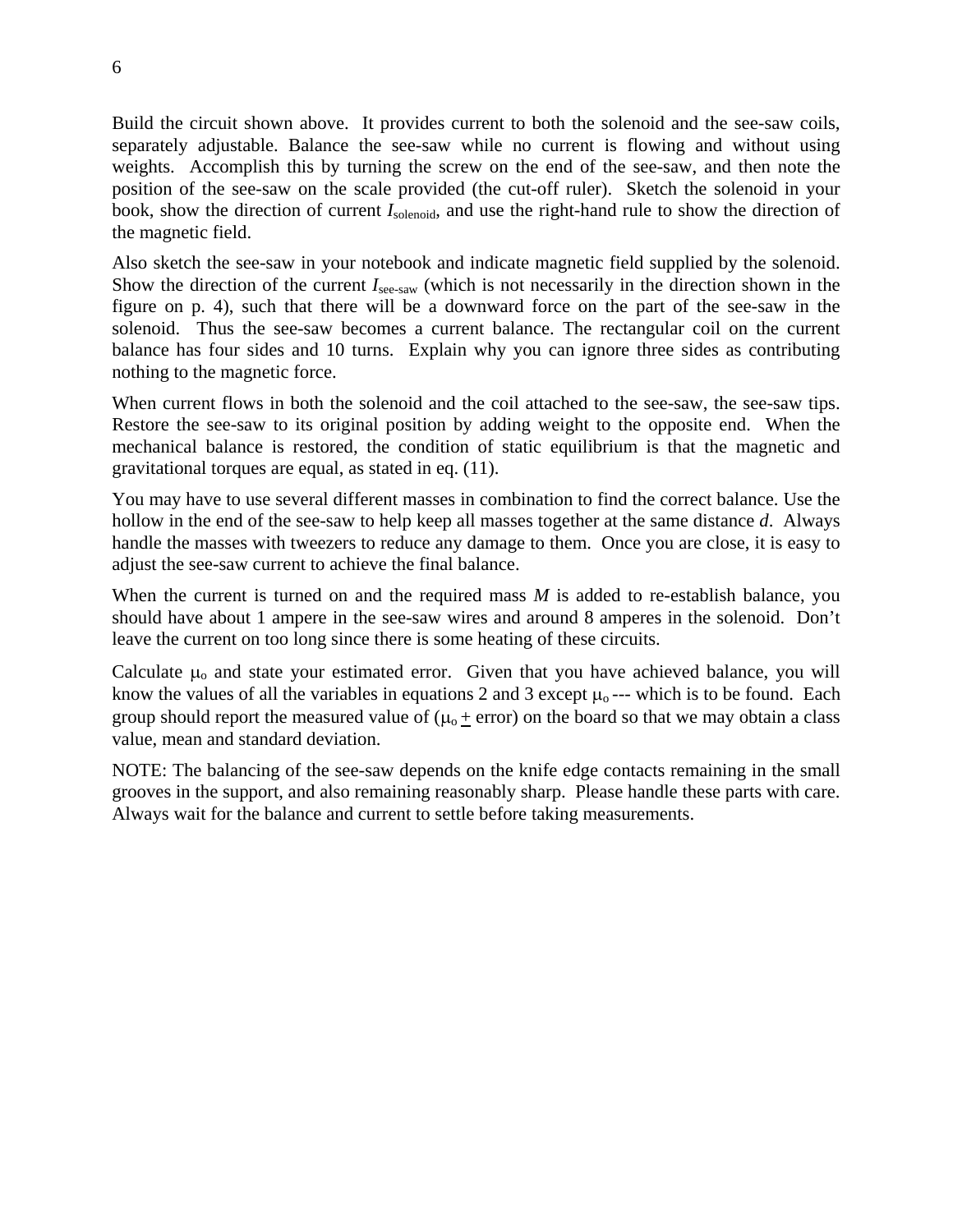**Name:\_\_\_\_\_\_\_\_\_\_\_\_\_\_\_\_\_\_\_\_\_\_\_\_\_\_\_\_\_ Date/Time of Lab:\_\_\_\_\_\_\_\_\_\_\_\_\_** 

## **EXPERIMENT IV PRELAB PROBLEM SET**

**1)** A particle of mass *m* and charge *e* is moving with kinetic energy *K*. It is in a region of uniform magnetic field of strength  $\vec{B}$ ; its motion is perpendicular to the field, along the arc of a circle of radius *Ro*.

If the kinetic energy were *2K* instead of *K,* what would be the new radius *R1*, assuming *m*, *e*, and *B* remain unchanged?

Given the expected value of *e/m* (*i.e.,* the one you can find in Tipler) and supposing that the electrons are accelerated with a potential difference of 150 Volts, what magnetic field strength will be required to hold the electrons in orbits with 4 cm radius?

What current must flow in the Helmholtz coils to produce this magnetic field? Our coils are described in the lab write-up.

*Continued on reverse*